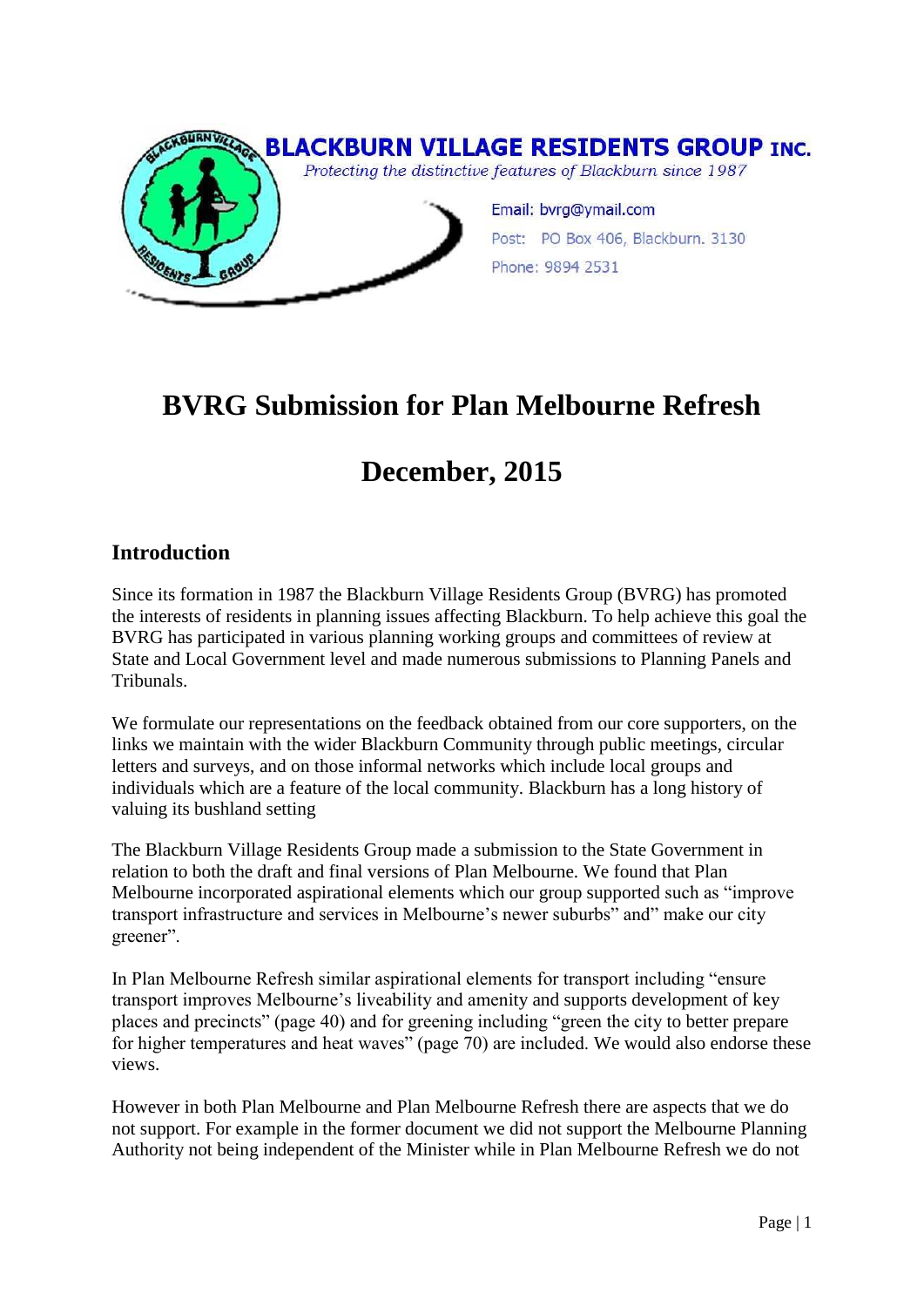endorse the widening of the scope of code assess. The key elements of Plan Melbourne Refresh are discussed below.

In general where oversight is reduced and more 'as of right' provisions are introduced into the planning scheme there is an increased need for compliance monitoring and sanctions where rules are breached. Councils and Government departments have not provided sufficient resources for this aspect of planning and it is a concern for BVRG that the opportunities for non-compliance will continue to expand unchecked.

Once approved, Plan Melbourne Refresh should undergo regular reviews by independent oversight and include evaluation of measurable outcomes.

#### **Neighbourhood Character**

A major difference between Plan Melbourne and Plan Melbourne Refresh exists in relation to the protection of Melbourne's existing suburbs. In the briefing provided by the Minister for Planning following the release of Plan Melbourne the Minister confirmed that 50% of Melbourne's residential land would be in the Neighbourhood Residential Zone (refer page 103). In Plan Melbourne Refresh (page 46) the concept of a "70/30 target, "where established areas provide 70% of Melbourne's new housing supply and Greenfield growth areas provide 30%" is introduced. While we understand that because of the projected growth in Melbourne's population urban consolidation is required, and this will involve increasing density in all areas of Melbourne including middle suburbs such as Blackburn, increasing the housing stock should involve a consideration of a range of factors, including importantly neighbourhood character, highly valued by many Melburnians including Blackburn residents. The implementation of such a target would inevitably have an adverse impact on the neighbourhood character of middle suburbs such as Blackburn and is something that the BVRG would not support.

We are concerned by the proposal in the Ministerial Advisory Committee ( MAC) 2015 report which advocates that government " embark upon informing the Melbourne community of the benefits of more diversity and choice in the housing sector" (page 56) This could be viewed as an attempt to encourage Melburnians to be less concerned with neighbourhood character and to undermine the preservation of character and is at odds with the statement on page 70 that"greater emphasis will also be placed on ….. significant landscape areas that give Melbourne and its surrounds its distinctive character and liveability." Blackburn is a suburb with a many areas covered by Significant Landscape Overlays, put in place by the Council by a series of Amendments, to protect the unique area within, including in particular the vegetation and wildlife.

We are also concerned by the following statement "A key question is whether the existing assessment process unduly constrains medium density development (page 86). This implies that as well as watering down the provisions of Clause 55 of Local Planning Policy Frameworks (LPPF's) a move to lessen the weight given to neighbourhood character in application decisions is being considered.

We strongly agree with the proposition (page 26) that "people identify with where they live and so help shape a place, which in turn shapes them". Blackburn residents have worked tirelessly over many years to create a unique character described in the Neighbourhood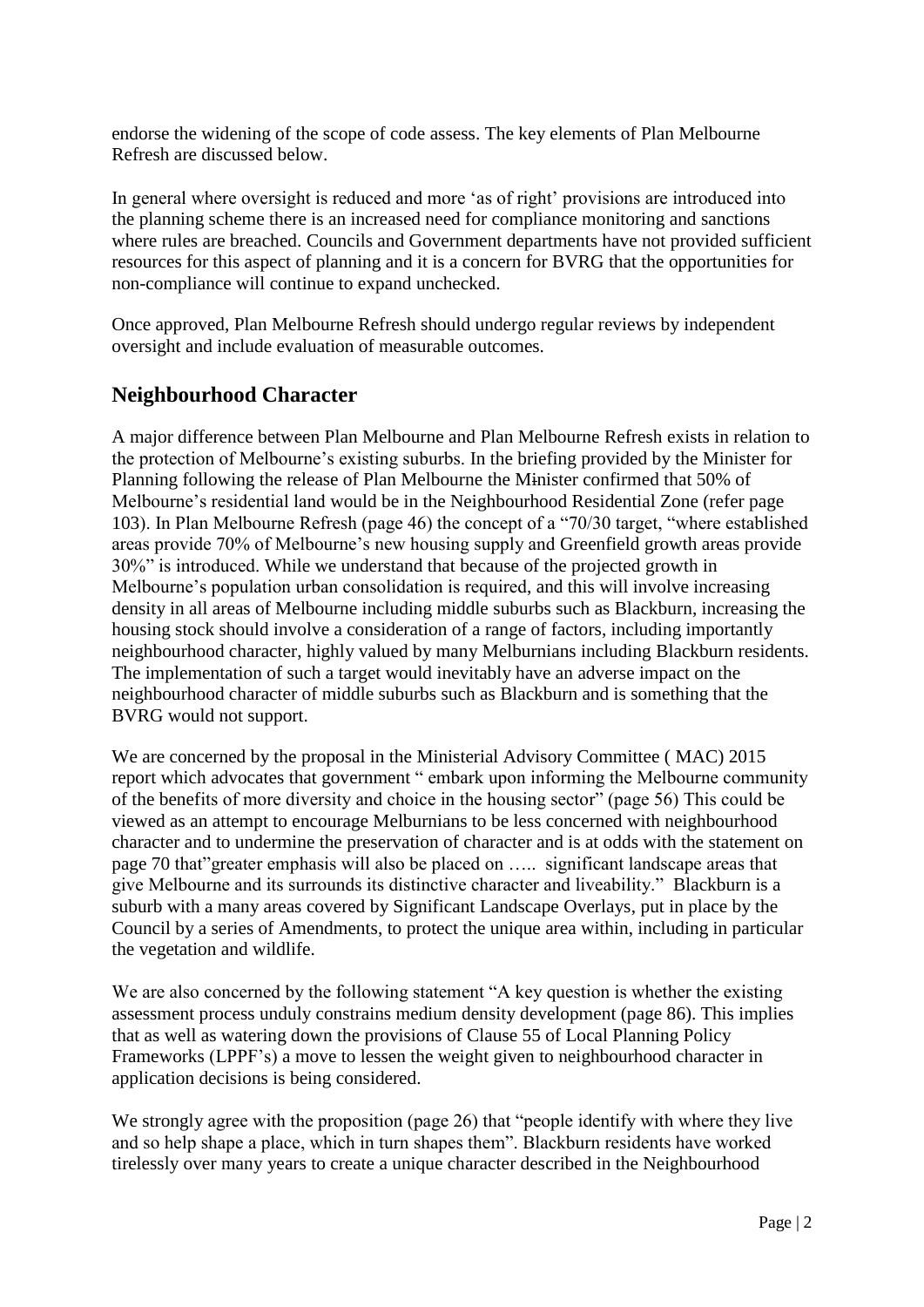Character Study conducted by the City of Whitehorse as Bush Environment, where "streetscapes will be dominated by vegetation with subservient buildings frequently hidden from view behind vegetation and tall trees." Blackburn residents value highly the neighbourhood character and are passionate about its preservation but putting the emphasis on measures such as those referred to above would only make retention of character more difficult..

We concur with the view expressed on page 47 that a 70/30 target would require more infrastructure and create additional problems related to parking. Parking problems are now acute in Blackburn and the additional cars generated by high density developments in the Residential Growth Zones north of the railway line will only exacerbate the problem. Two recent permit applications granted by Council provide for apartment complexes involving in excess of 100 dwellings at 1-5 Sergeant Street and 3 Whitehorse Road. In nearby Box Hill, where much of the health infrastructure associated with Box Hill Hospital is located, parking is extremely difficult to access. Parking space within walking distance for the Palace Cinema in Balwyn during the week is generally difficult to find. The new apartment complexes, existing and under construction near Blackburn in Whitehorse Road will only exacerbate this problem locally. The general trend towards lowering requirements for car park spaces within all multi unit developments has only exacerbated problems associated with increased on road parking.

Moving the additional people living in middle suburbs will require additional rail and other transport services. While the removal of level crossings will allow for increased rail services, substantial investments in more modern signalling technology may also be necessary as well as investments in rolling stock. Other forms of infrastructure including schools and hospitals will also be required and the acquisition of suitable land will necessitate large investments occasioned by high land and property values. Adequate available public open space also needs to be addressed as population pressure impacts on the existing declining public open space resource.

## **Twenty Minute Neighbourhood.**

The concept of a 20 minute neighbourhood endorsed in Plan Melbourne is to remain a strategic principle in Plan Melbourne 2016 (page21) The 20 minute neighbourhood is defined on page 22 as "the ability to meet your everyday (non-work) needs locally, primarily within a 20 minute walk"

Whilst desirable, such an objective is clearly aspirational and in practice this proposition is clearly unrealistic; some services such as retail (not including more specialized goods), and health (not including specialized services) may conceivably be within a 20 minute walk, other service providers, including those of entertainment and education, may not. In addition sporting facilities may not be accessible on this basis depending on the nature of the sport, for example sports such as baseball and hockey. To the extent that the services/facilities are not accessible within a 20 minute walk, Melburnians quality of life is adversely affected by traffic congestion and parking availability.

In addition, different individuals within the same household are likely to have differing needs in terms of health, education, recreation and other services, some of which may be specialised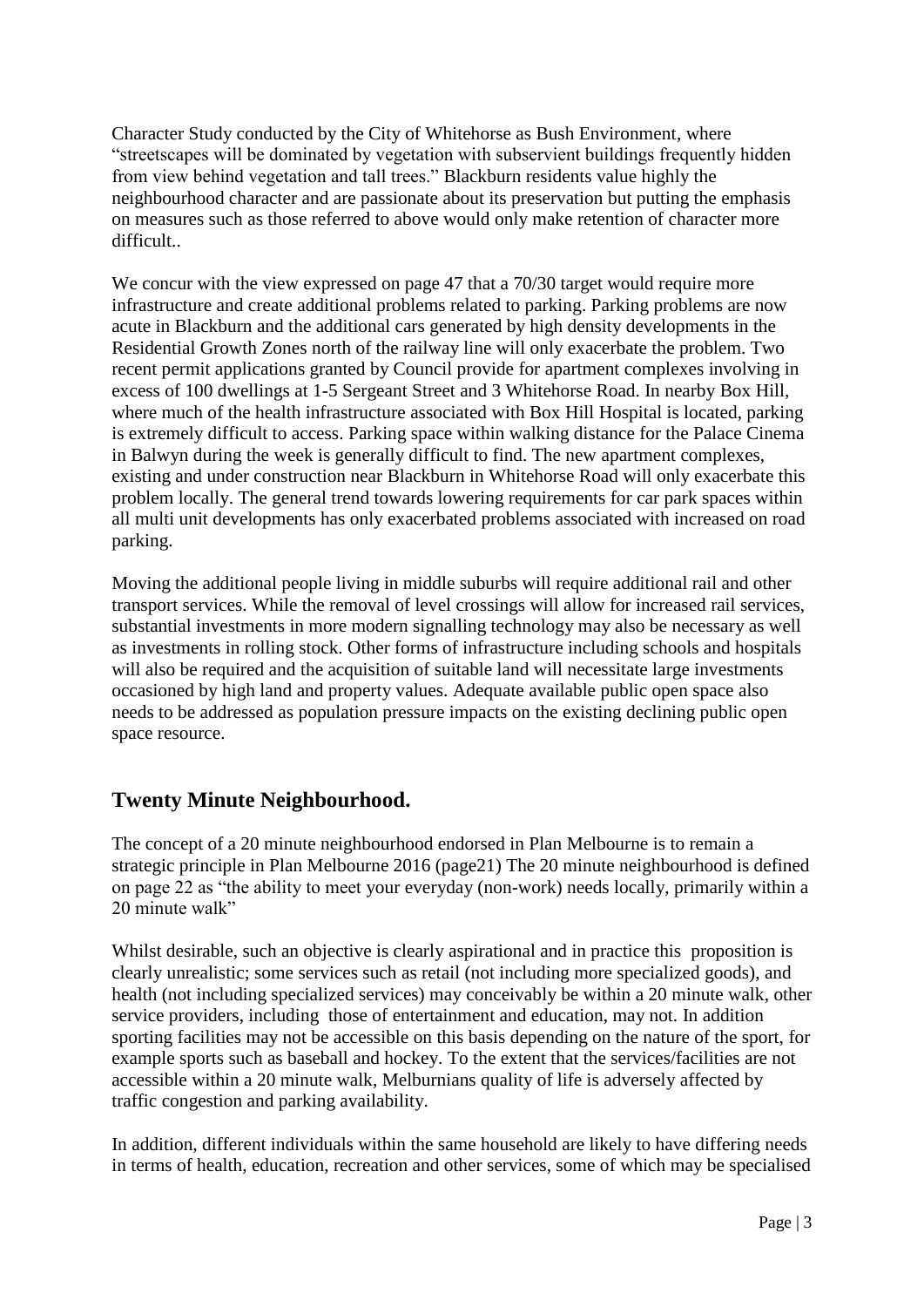and unreachable through a 20 minute walk. Government planning guidelines alone are also unlikely to determine the locations of a range of service providers.

There are 900 neighbourhood Activity Centres (NAC's) across Melbourne (page 23). The implication is that there is plenty of scope to create 20 minute neighbourhoods. But undoubtedly many of these NAC's would be like Blackburn and Blackburn South NAC's where the range of services provided is very narrow and is dominated by retail food outlets and real estate businesses. To access a wider range of services it is necessary to travel to regional shopping centres, major shopping strips or Major Activity Centres such as Box Hill which are not necessarily within a 20 minute walk. For a 20 minute neighbourhood to be a reality there would need to be some kind of mechanism or oversight of retail facilities to broaden the scope of products/services available from many existing NAC's.

## **Approach to Planning**

On page 5 of Plan Melbourne Refresh it is suggested that greater certainty in the planning for multi dwelling developments may be provided by the use of a code assess approach. Currently a code assess approach is only used in relation to minor developments such as approvals for sheds. The BVRG would oppose strongly any move to widen the application of this planning tool to multi-unit developments and particularly to apartment blocks. Melburnians are entitled to be made aware of developments that may impact on their amenity and neighbourhood character and have the opportunity to object to such developments. The adoption of such a proposal involves trampling on the rights of Melburnians and cannot be justified by increasing the certainty for developers, streamlining the approval process, reducing costs and increasing the profits of developers.

Lot consolidation incentives are suggested as a means of "supporting the ongoing renewal of established areas" (page 48).While lot consolidation can markedly increase dwelling density in an area through the construction of multi-dwelling developments, especially apartment blocks, developers do not need incentives for lot consolidation; such incentives are provided to property owners through attractive purchase offers from real estate agents. In any case lot consolidation, if not controlled and left to market forces, can adversely change the character and liveability of areas of Melbourne.

The role of the Review of the Reformed Residential Zones is discussed on page 46 of Plan Melbourne Refresh and a number of options are provided. The BVRG would support the use of character studies to determine the residential areas covered by each of the 3 differing approaches to change. In the City of Whitehorse, and particularly in Blackburn, we consider there would be little or no variation to the residential zones put in place by Council, due to the recent and comprehensive Neighbourhood Character Review conducted by council on which the zones in the Housing Study are based.

We would not support the wholesale overriding of established neighbourhood character by considerations of strategic location, such as proximity to transport or activity centres, contemplated on page 52 of Plan Melbourne Refresh. Many beautiful parts of Melbourne's established and middle suburbs are in what may be described as "strategic" locations and implementation of such an approach would see the widespread destruction of many areas which give Melbourne its distinctive character. The term "strategic" is widely used by developers in support of inappropriate developments and recent experience at VCAT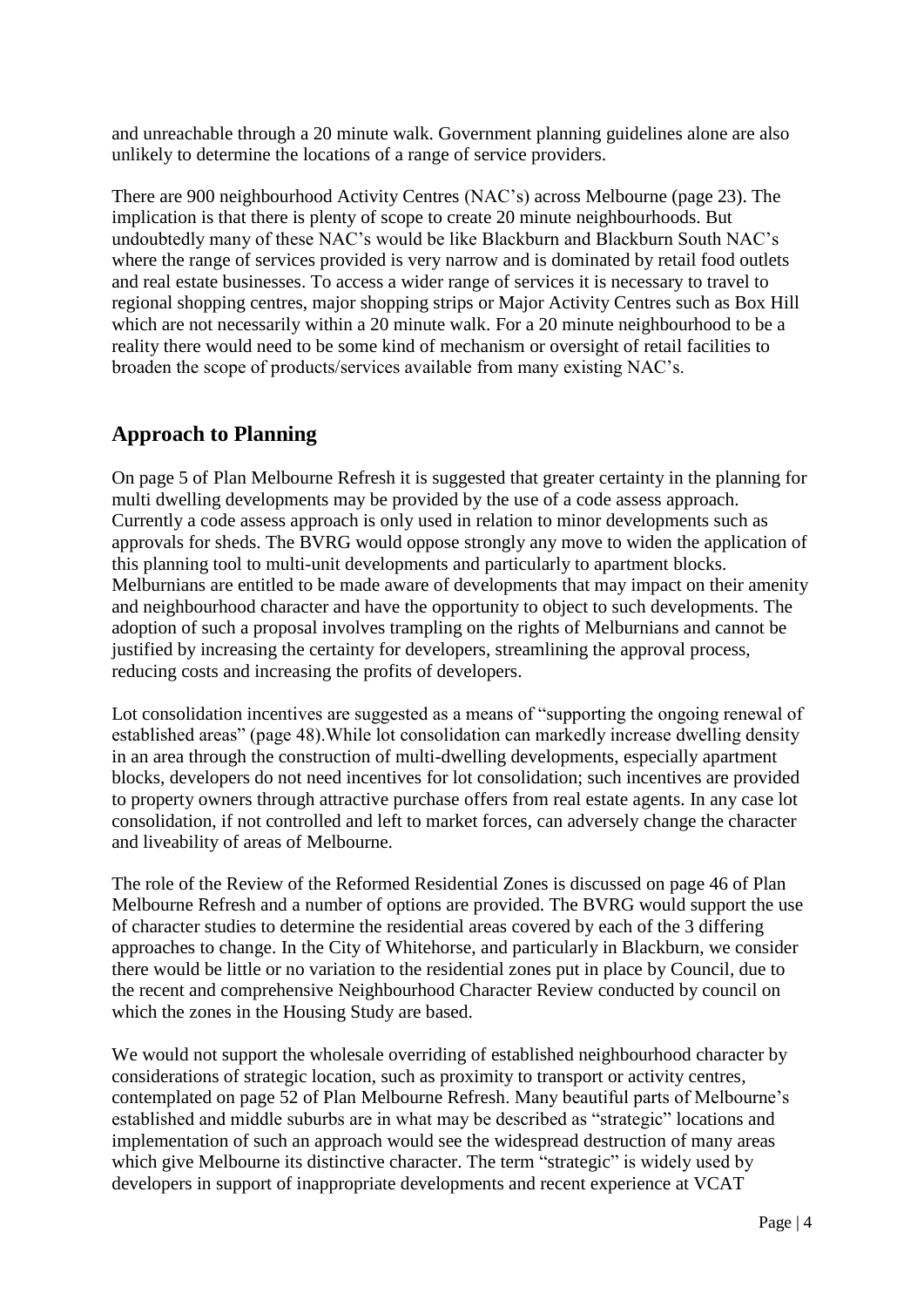hearings suggests that this approach is being enthusiastically endorsed in VCAT decisions; a cause for great concern.

The locking down of the Urban Growth Boundary in order to contain Melbourne's sprawl (page 18) the BVRG sees as becoming unsustainable if not so already. However we are curious as to why more consideration is not being given to medium density housing in Greenfield growth areas particularly when this is becoming more the norm throughout Melbourne. Such an approach would relieve the pressure on the supply of residential land and housing in Melbourne and make the provision of infrastructure more cost effective.

Positive measures if introduced, appropriately implemented and enforced include:

- Investigating the use of planning tools to help protect strategic agricultural land (page 4). Already urban development is starting to impinge on the production of fruit and vegetables on the fringes of Melbourne and must be halted.
- The role of community input in planning should be strengthened (page 25). We remain sceptical given that governments rarely deliver on such promises, particularly where there is talk by this government of widening the scope of application of code assess.
- The importance of partnership with local government (page 27). However in Plan Melbourne Refresh the focus seems to be on implementation. It is however vital if the residents of Melbourne are to have a voice in planning issues, that Councils be heavily involved in the development of planning policy and strategy for their municipalities.
- Underutilised land provides substantial future development opportunities (page 49). However underutilised land in established suburbs also provides opportunities for increasing public open space, particularly as it is in these suburbs where 70% of new housing is to be constructed. The middle suburbs of Melbourne were never planned and developed with either medium density or high density housing in mind (unlike cities in countries overseas such as Italy); backyards provided private open space relieving the need for public open space which was often satisfied by car trips to rural areas. Backyards also provided an avenue for neighbours to interact around events such as barbecues; in countries such as Italy these opportunities are provided by large piazzas.

#### **Social Housing**

.

On page 58 of Plan Melbourne Refresh it is proposed that the responsible authority for social housing be the Minister. Giving the Minister this power would involve sidelining the community and councils when it comes to important decisions relating to the location, size and density of housing developments.

Moreover in our view the Minister already has sufficient and maybe more than enough power to intervene on matters associated with planning scheme amendments. This may involve: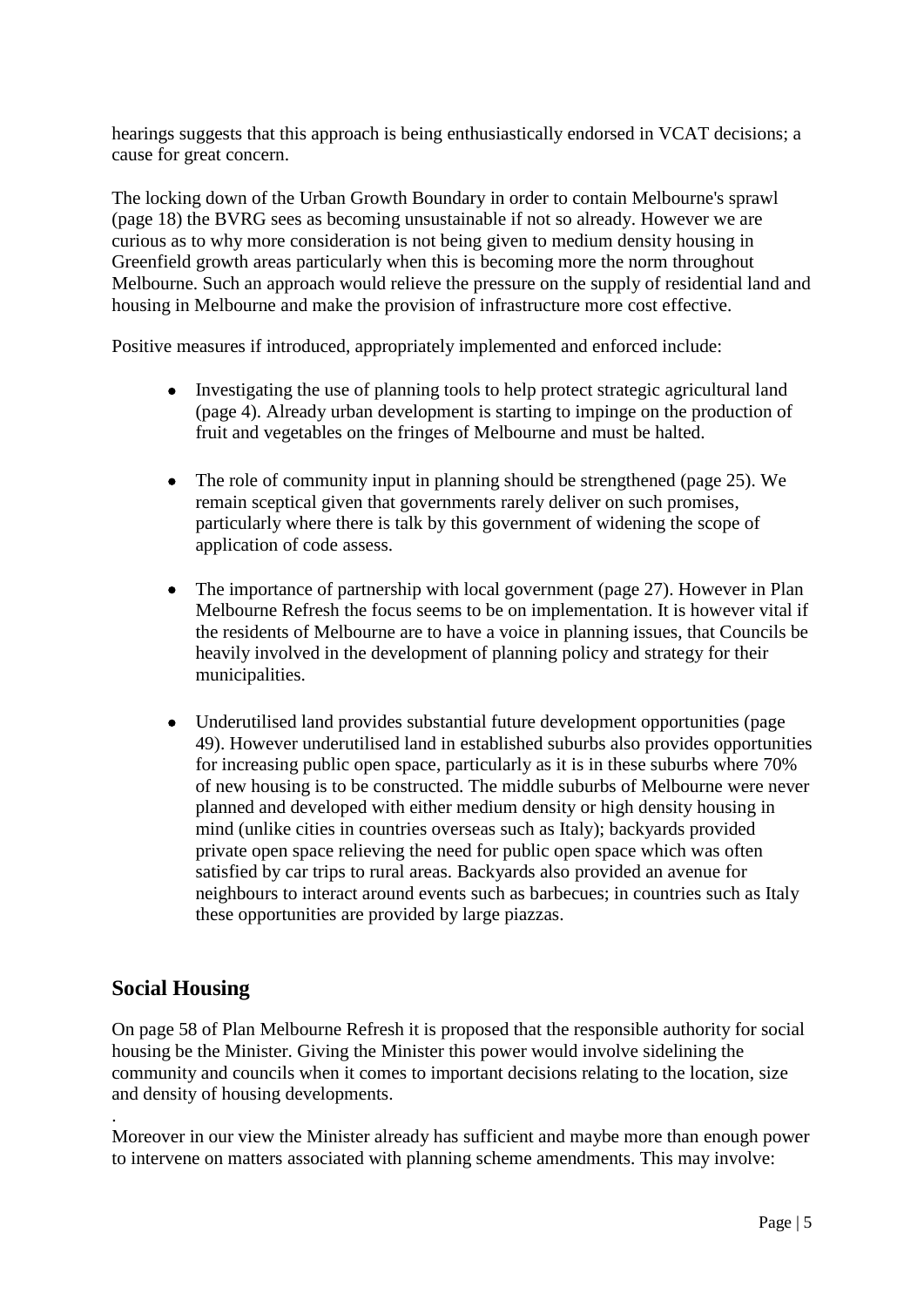- amending a planning scheme, with exemption from notice requirements
- advancing the processing of an amendment to a planning scheme
- calling-in a matter before the Victorian Civil and Administrative Tribunal.

These powers are provided for under the Planning and Environment Act 1987, the Heritage Act 1995 and the Victorian Civil and Administrative Tribunal Act 1998.

It is also proposed that "expedited planning approvals processes for selected social housing projects, including modified third-party appeal rights and planning scheme requirements that could be waived or reduced without compromising the amenity of social and affordable housing or neighbouring properties" (page 58), be considered. Whilst the BVRG recognises the importance of increasing the stock of social housing, expediting planning approvals processes smacks of introducing mechanisms which will limit the role of residents and councils in the approvals process. Residents should have the right to lodge objections against developments involving social housing. It is not clear how these rights could be modified without disadvantaging objectors; the scales are already tipped heavily in favour of developers.

In relation to waiving planning scheme requirements, the Plan suggests that consideration be given to reducing the parking requirements for social or affordable housing. As indicated earlier, the BVRG would be opposed to any move involving a waiver or reduction of parking requirements. Currently, as expected, parking requirements are lower for social housing than those in place for dwellings in residential zones as a consequence of the lower car ownership of social housing residents. A waiving or reduction of these parking requirements nevertheless will have the same negative impact on parking accessibility as it does now with parking in the middle suburbs of Melbourne. A further problem associated with such a proposal is the fact that each development is considered on a "stand alone" basis and the cumulative impact of a number of such decisions is never considered.

## **Infrastructure**

The BVRG supports the establishment of Infrastructure Victoria and its role in advising on infrastructure investments and policy directions (page 40). However this body would need to be independent of government and there would need to be transparency around its operations, advice and findings

The discussion of road and rail projects on page 41 makes no reference to new signalling for the rail network; in our view this is a significant omission. "Signal failures are one of the biggest sources of delay on the system. Much of the signalling equipment on the network is antiquated and presents significant impact potential on the network's performance. Some signals, called interlockings, are 100 years old but have a design life of 35 years. Their age makes them increasingly prone to failure and expensive to maintain, due to the diminishing number of technicians with the relevant maintenance experience to fix them". (The Age Thursday December 3, 2015; Adam Carey, Clay Lucas)

Other problems not discussed in Plan Melbourne Refresh which require major investments to improve the efficient running of the rail network include: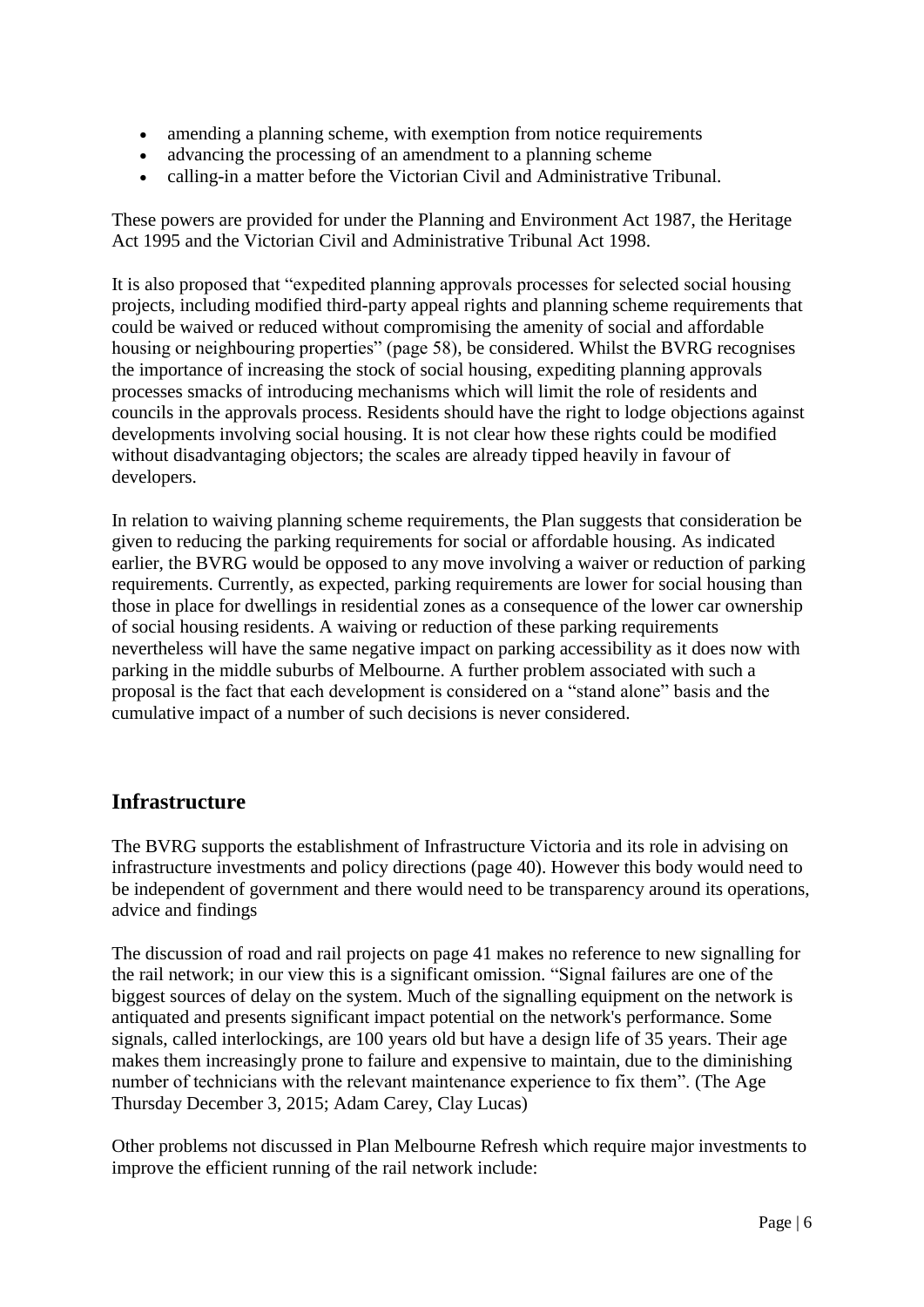- Lack of electrical power which results in the newer trains performing poorly. The solution involves a major investment in electrical substations.
- "Dark territory" where for long stretches of suburban tracks trains are not visible to signallers. Overcoming this problem will require investment in a new back-up system.
- Outmoded technology including" life expired" CCTV cameras, public address and passenger information systems.
- Complex rail junctions where interconnections between rail lines mean that a failure or delay in one section of the network causes "cascading" across the network. The solution involves converting the "Victoria era" network into 5 separate and simpler railways.
- Run-down stations. At Caulfield station there is a 25km/h speed restriction for trains travelling over the station subway. ( The Age Thursday December 3, 2015; Adam Carey, Clay Lucas)

## **Partnerships with Local Government**

BVRG agrees with the need to recognise and reinforce the importance of partnerships with local government in sub-regional planning and the implementation of Plan Melbourne 2016.

By way of example, where a stronger partnership would have resulted in better outcomes, we refer to the Level Crossing replacement at Blackburn in the City of Whitehorse. In 2009 City of Whitehorse engaged consultants to develop an Urban Design Framework for Blackburn Village and the western end of the Mega Mile along Whitehorse Road. This strategic study identified a number of linkages and improvements that could better link the 2 sides of the business precinct divided by the railway line.

However, the brief provided by VicRoads to the Removal Authority in 2015 for the level crossing removal was narrowly focussed and was unable to include improved north/south linkages near the railway station or a realignment of a shared use path to the north of the rail reserve between Blackburn and Nunawading to service industrial, commercial and future high density residential areas via connecting streets off Whitehorse Road Mega Mile. As it is a VicRoads project, Council has little say in the outcome. Missed opportunities for significant improvements at a small incremental cost when wrapped into the existing works program will never likely be carried out into the future.

The outcome for Blackburn is counter to A More Connected Melbourne - 4.3 Active Transport Victoria (Page 43). BVRG therefore agrees that references should be incorporated into Active Transport Victoria and Linkages to land use outcomes in Plan Melbourne.

#### **Climate Change**

Climate change was a serious omission from Plan Melbourne and the BVRG is pleased to see this issue receive the attention it deserves in Plan Melbourne Refresh. "Green the city to better prepare for higher temperatures and heatwaves" and "increase soil moisture' (page 70)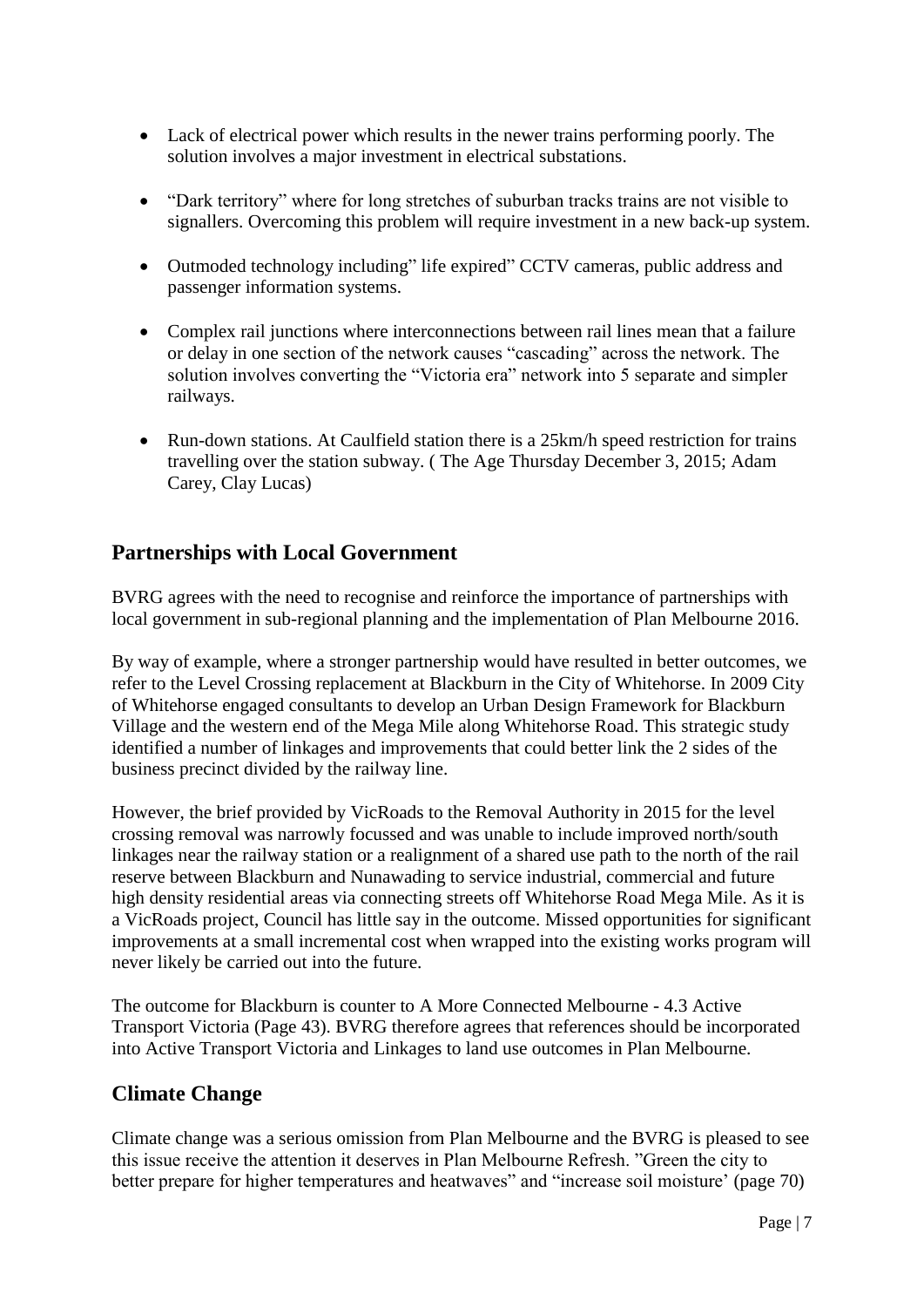and tackling the heat island effect by increasing the tree canopy and permeable surfaces throughout Melbourne (page 78), are sensible measures. But the present trend towards a greater coverage with a built environment is what is actually happening in Blackburn and other middle suburbs of Melbourne.

In Blackburn, dwellings with good tree canopy, vegetation and permeable surfaces are being replaced with MacMansions and medium density and high density multi-unit buildings with a substantial reduction in the tree canopy, vegetation cover and permeable surfaces. It is not uncommon in Blackburn for sites to be "moonscaped". These developments have given rise to an increase in the residential area covered by impermeable surfaces creating more water runoff and a reduction in soil moisture retention.

BVRG encourages a policy preference for retention of existing canopy trees where possible or a requirement to include canopy tree planting in residential developments. This approach would ensure passive cooling is a legitimate strategy for improving energy efficiency which would also have other sustainability benefits. Ensuring canopy trees are included in residential developments also augments street and park planting by Councils. A tree in each residential property would make a significant contribution to cooling the city.

While the natural habitat is discussed on page 76 there is no mention of fauna. The natural habitat in Blackburn provides a wonderful home as well as movement corridors for the many and varied forms of wildlife that inhabit areas of Blackburn. Much of this wildlife is disappearing due to the loss of habitat and viable linkages to stable habitat. Strategies should be developed so that we can better co-exist with this wildlife.

Tree canopy targets (page 78) would be supported by the BVRG. However such targets would need to apply to residential land and not just street trees and public open space. The tree canopy targets for residential land would need to be more than aspirational and would need to be embedded in the local planning and state planning frameworks and given weight by councils and VCAT when approving permit applications, if these are to be effective.

## **Housing Choice and Diversity**

On page 17 of Plan Melbourne Refresh it is suggested that there are tensions between "protecting the suburbs" and providing greater housing choice and diversity. Protecting the suburbs therefore involves considerations of the extent of change and character and their need to be balanced against the benefits of greater housing choice (page 56). In addition the diversity policies and objectives are determined via a range of local zones, overlays and plans. An increase in housing diversity and choice by implication therefore requires a lesser weighting given to character and a change in the LPPF; both options we would regard with some trepidation.

A factor which is increasing the choice of housing for Melburnians is the ageing of the population. As older residents are ageing, either downsizing or death is providing accommodation for families. For governments this process may not be proceeding at an appropriate pace due to the large proportion of seniors who do not want to downsize. There may be incentives that could be provided to increase downsizing although many seniors have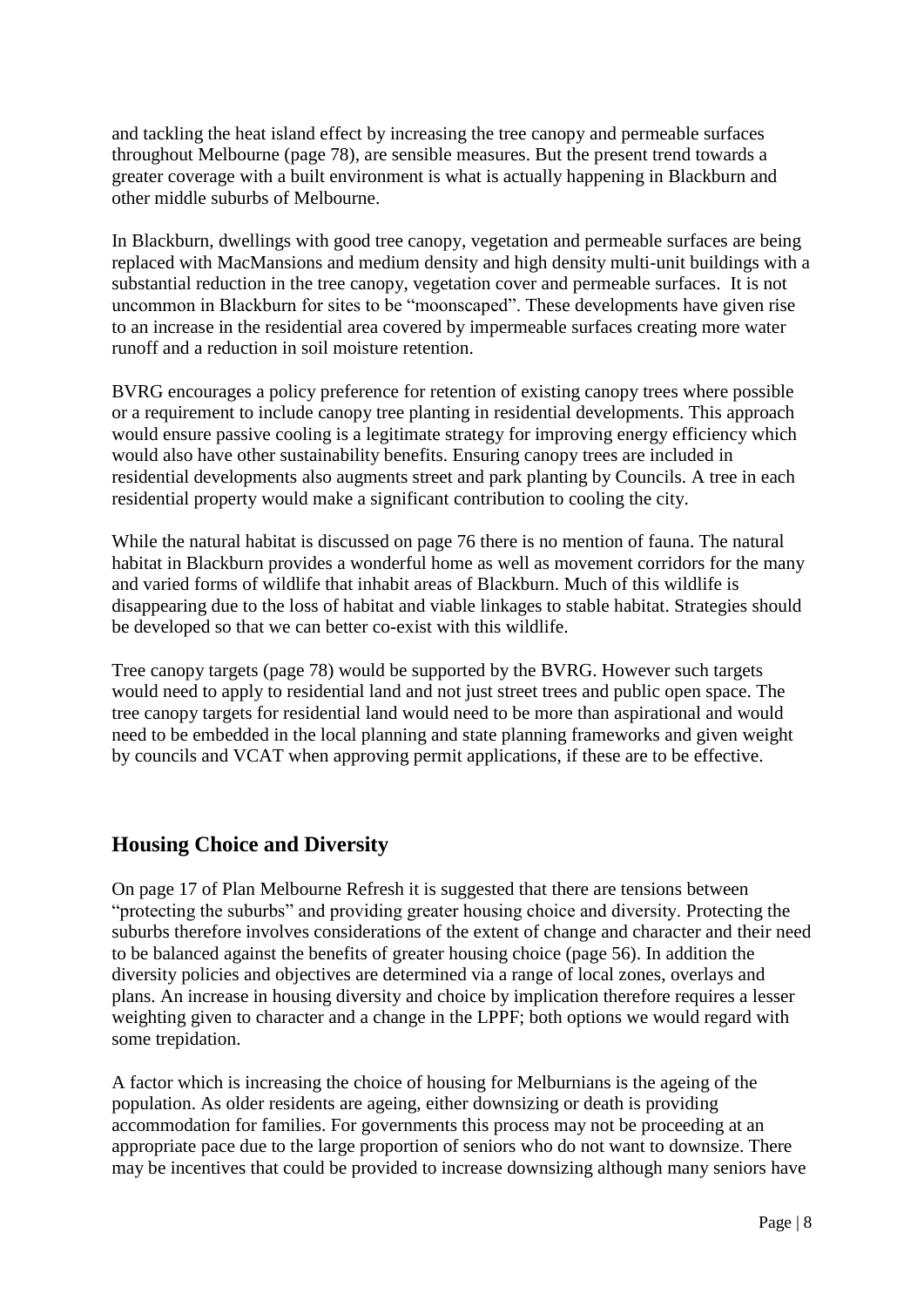a strong desire to remain in their family home and are unwilling to contemplate a move due to a range of considerations. This is understandable where an ageing individual can enjoy easier (often one level) access and private open space, features not readily available in higher density housing.

However the concept of choice with regard to housing in any case is illusory, both in terms of location and type of housing. Where Melburnians can afford to live and in what type of housing is determined mainly by house and land values; generally beyond the control of governments. Melburnians do not necessarily live near their work locations as suitable job opportunities may not arise close to their homes or some members of the workforce may choose to live at some distance from their work location. Many families wanting to reside in a home will only be able to live in an apartment and the size of that apartment may not be appropriate, particularly given the relatively small proportion of apartments being constructed with 3 or more bedrooms in Melbourne.

The concept of adaptable housing (page 58) has merit, and providing housing standards are suitably maintained, would be supported by the BVRG.

## **National Employment and Innovation Clusters (NEC)**

The BVRG would encourage the government to increase the focus for NEC's beyond core institutions (such as education and health) and businesses (such as retail and real estate) and make it more attractive for innovative and "start- up" businesses to locate in these clusters. It must be recognised however that the choice of location for businesses is made by those businesses and not by government, and subject to a range of factors including the catchment areas for prospective employees.

## **Greyfield Renewal (page 57)**

Greyfields are defined as" residential areas where the building stock is near or ending its physical life and land values make development attractive". Who decides whether a precinct is a greyfield, on what basis the decision is made and the extent of community input are issues that would have to be clarified before the BVRG could endorse such a policy. We would have concerns that precincts may be declared greyfields simply because dwellings are old; too many older homes are being demolished in Melbourne's established suburbs. Developers would have a strong and direct interest in having as many areas as possible declared as Greyfield precincts, particularly as on page 103 there is a recommendation of the MAC to identify Greyfield areas suitable for medium density housing.

## **Housing Targets (page 50)**

While housing targets are obviously desirable for planning purposes, the targets should not be too prescriptive, too detailed (residential mix diversity index for each sub region – page 102)